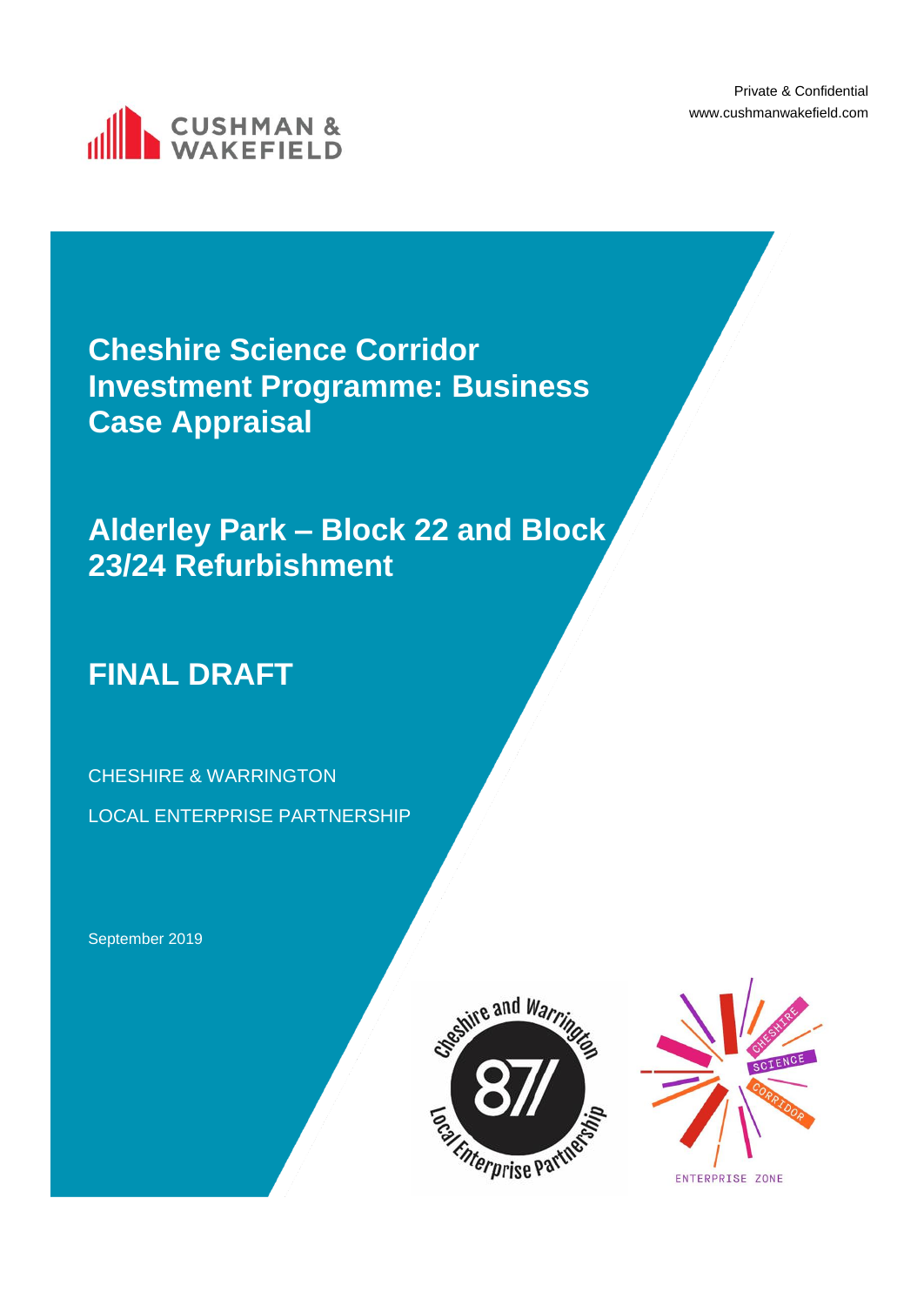# **Contents**

| 1.0 | Introduction and Project Summary |  |
|-----|----------------------------------|--|
| 2.0 | Appraisal of Project             |  |
| 3.0 | Conclusions and Recommendation   |  |

### Disclaimer

As of 2 September 2015, DTZ and Cushman & Wakefield merged at a global level and adopted the Cushman & Wakefield brand. At a local level, DTZ Debenham Tie Leung Limited remains, at this stage, an independent legal entity and has not changed its legal name - it has only adopted the Cushman & Wakefield brand.

This report should not be relied upon as a basis for entering into transactions without seeking specific, qualified, professional advice. Whilst facts have been rigorously checked, Cushman & Wakefield can take no responsibility for any damage or loss suffered as a result of any inadvertent inaccuracy within this report. Information contained herein should not, in whole or part, be published, reproduced or referred to without prior approval. Any such reproduction should be credited to Cushman & Wakefield.

In light of the recent Referendum concerning the UK's membership of the EU, we are now in a period of uncertainty in relation to many factors that impact the property investment and letting markets. At this time organisations involved in the industry are reflecting on the potential implications of the UK leaving the EU. Since the Referendum date it has not been possible to gauge the effect of the impact on rental and capital values, along with other elements affecting property appraisal. Cushman & Wakefield continues to closely monitor market developments and trends in order that we can provide clients with the most up to date advice. The views contained in this document are provided in the context of this market uncertainty and as such our estimates and opinions are susceptible to change. Development appraisal results are particularly sensitive to changes in key variables such as cost and values. Accordingly we advise that clients have regard to this risk and may need to commission further advice before acting on the opinions expressed.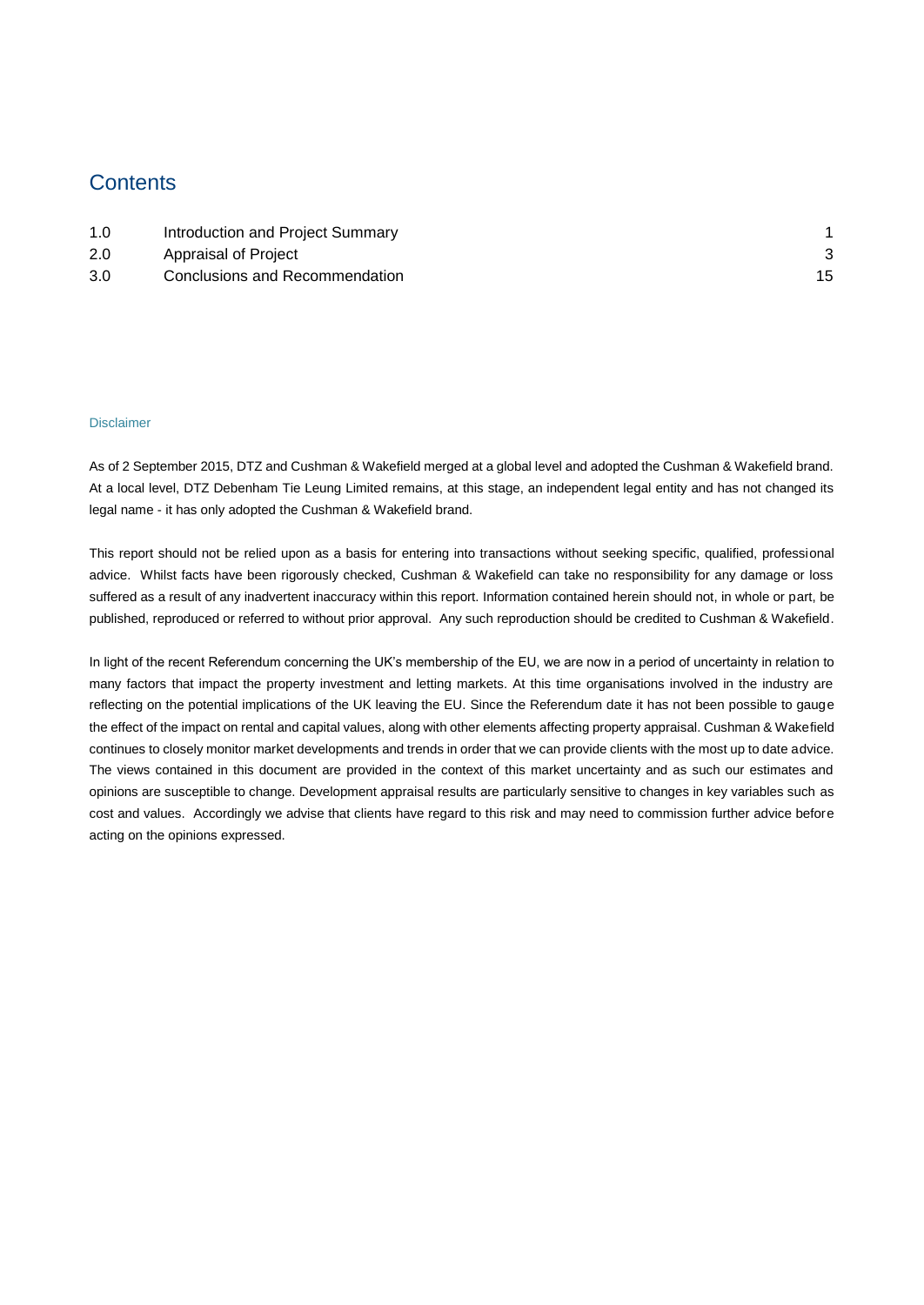# <span id="page-2-0"></span>1.0 Introduction and Project Summary

# Introduction

- 1.1 The overarching Development and Investment Strategy for the Cheshire Science Corridor sets out the vision, objectives and investment priorities for the Enterprise Zone. In order to maximize the scale of the Business Rate Retention re-investment pot, the focus of investment in the early years (0-5 years) will be on projects that unlock and accelerate the delivery of new floorspace and will attract high quality occupiers and which deliver the following outcomes:
	- **Facilitates additional business rate retention**
	- **■** Supports job creation
	- Increases economic growth
	- Facilitates business start ups
	- Supports business expansion
	- Attracts private sector investment
- 1.2 Towards this aim, landowner and developer stakeholders with projects which can contribute to the aspirations of the Development and Investment Strategy and their own site specific Development Plans have been invited to work alongside the Growth Director to develop and submit a Business Case for investment.
- 1.3 This paper provides an external technical review of the Business Case submitted by Alderley Park Limited (APL) in respect of two projects to **refurbish Block 22 and the basement of Blocks 23/24 at Alderley Park** within the Enterprise Zone.
- 1.4 The Business Case and this technical review are aligned and with the principles of the Government's 'Green Book' five case appraisal approach and structured accordingly to determine:
	- Strategic Case The case for change and fit with strategic objectives
	- Economic Case The outcomes of investment and value for money
	- **Commercial Case Capability to deliver**
	- Financial Case Justification of cost to EZ and other stakeholder commitments
	- Management Case Programme and risk management
- 1.5 This paper will conclude with a recommendation as to the 'reasonableness' of the EZ investment ask against the objectives of the Investment Programme and in respect of each of the five appraisal cases. It will raise any points around negotiation and conditions should the LEP be minded to approve the investment request. The Business Case and this paper will then be assessed by the EZ Board to determine the project's suitability for funding and scale of funding to be offered, if any.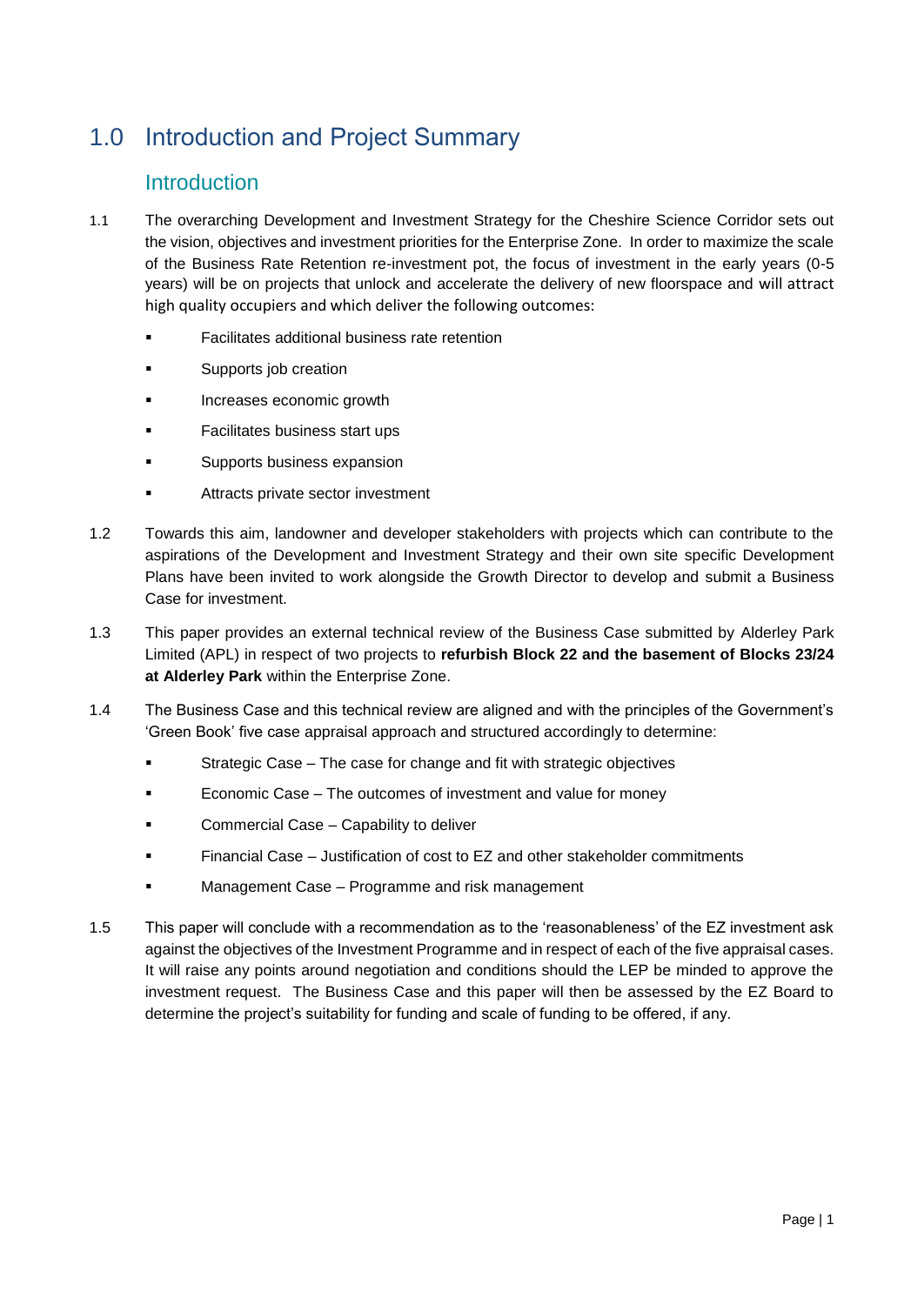# Project Overview

- 1.6 The Business Case was initially seeking a £6 million grant from the EZ Retained Business Rate Investment Support Fund (BISF) to deliver a £19.8 million joint project to strip out and comprehensively refurbish Block 22 and the basement of Blocks 23 and 24 at Alderley Park to provide c.97,000 sq ft (9,011 sq m) of refurbished laboratory and write up space. It also includes an allocation towards the delivery of a new 2,247 space multi-storey car park (MSCP) for the site.
- 1.7 Following discussions with the applicant and negotiation around value for money and the length of Business Rate 'pay back', the EZ ask has been reduced to £4 million with the funding shortfall to be met from APL resources drawing on either its bank facilities or via additional shareholder equity as required.
- 1.8 The intervention proposed is made on the basis of a gap in financial viability which is preventing APL meeting their minimum internal rate of return (IRR) as they continue to reposition the Alderley Park site as a multi-occupancy life science park in order to retain the jobs, skills and economic assets following the on-going departure of Astra Zeneca who previously owned and occupied the whole site.
- 1.9 The applicant and owner of the site, Alderley Park Limited (APL), is a subsidiary of Manchester Science Partnerships (MSP) a pro-active land owner with a strong track record of delivery across the North West.



### **Figure 1.1 Indicative Proposals for Blocks 22-24 at Alderley Park and Existing Building**

Source: APL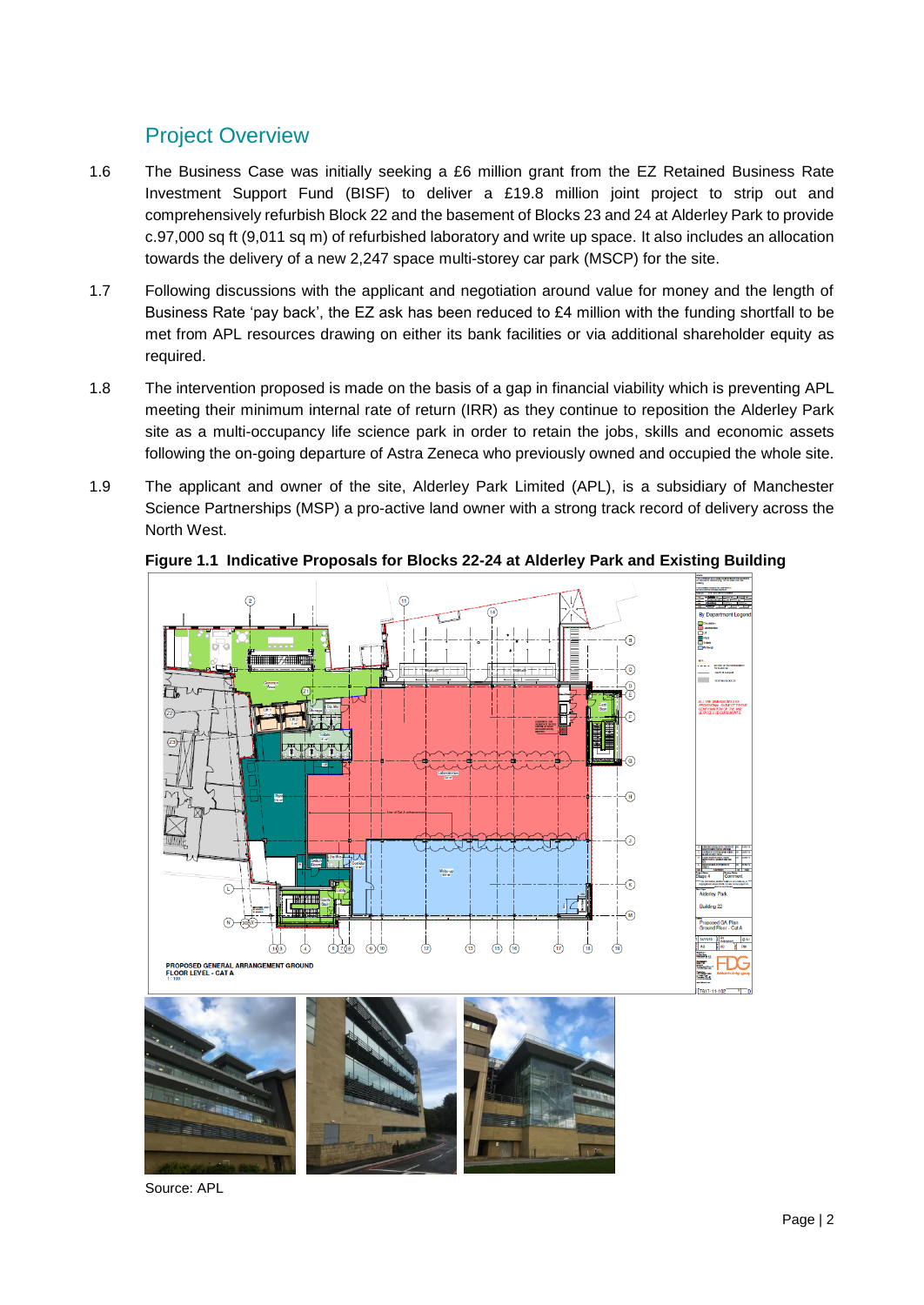# <span id="page-4-0"></span>2.0 Appraisal of Project

# Strategic Case

2.1 The Strategic Case seeks to tests the justification for public sector intervention and fit with strategic objectives at the local and wider scale.

**Contributes to the aspirations of the Cheshire Science Corridor Development and Investment Strategy and site specific Development Plan (Q2)**

**SATISFACTORY**

The Business Case considers that the proposed scheme contributes to achieving the aspirations of the overarching Development and Investment Strategy for the Cheshire Science Corridor through the attraction of new businesses and creation of new jobs which will assist the LEP's aspirational GVA per head targets.

The response focuses on the contribution the project could make to the site specific aspiration to create a pioneering hub for the "life science ecosystem and community" leveraged on a range of occupiers and space (laboratory and office) co-locating and employing significant human capital on a heavily specialised site. The Block 22 and Blocks 23 and 24 projects help facilitate this through the creation of high end commercial space not currently available on site and opportunities for highly skilled workers.

Whilst the response is vague, the project could be deemed to have good strategic fit and we consider could support the CSC Investment Strategy as follows:

- **Vision** The project has clear and demonstrable strategic fit with the Vision to be *"an internationally renowned science and technology cluster"* with a focus on life sciences*.* The space created by the project has the potential to house *"world class businesses, research and talent"* and can contribute to the *"economic driving force of the Northern Powerhouse"*.
- **Target sectors** The Strategy states that all science and technology activities will be welcomed within the EZ but targets four key sectors reflective of existing strengths including life sciences. The proposal to provide new chemistry and biology laboratory and write up space suited to life science businesses is aligned with this.
- **EXECT:** Strategic objectives The project could be considered to contribute directly to the majority of strategic objectives identified including:
	- Unlocking and accelerating the delivery of new or refurbished commercial floorspace;
	- Attracting and retaining high quality occupiers;
	- Generating new jobs;
	- Raising the profile of the CSC nationally and internationally
	- Supporting economic growth and specifically through sector/cluster development
	- Attracting and retaining talent
- **Priorities for investment** The short term priority (5 years) for investment established in the overarching Strategy is for projects within EZ sites which deliver new or refurbished floorspace. The proposed project clearly fits this priority, bringing a significant volume of vacant/underutilised storage floorspace back into use within the short-term timescale. This will enable the generation and retention of new business rates by the EZ which can support further reinvestment and growth.

The Business Case makes no specific reference to the vision and aspirations set out within the Alderley Park Development Plan.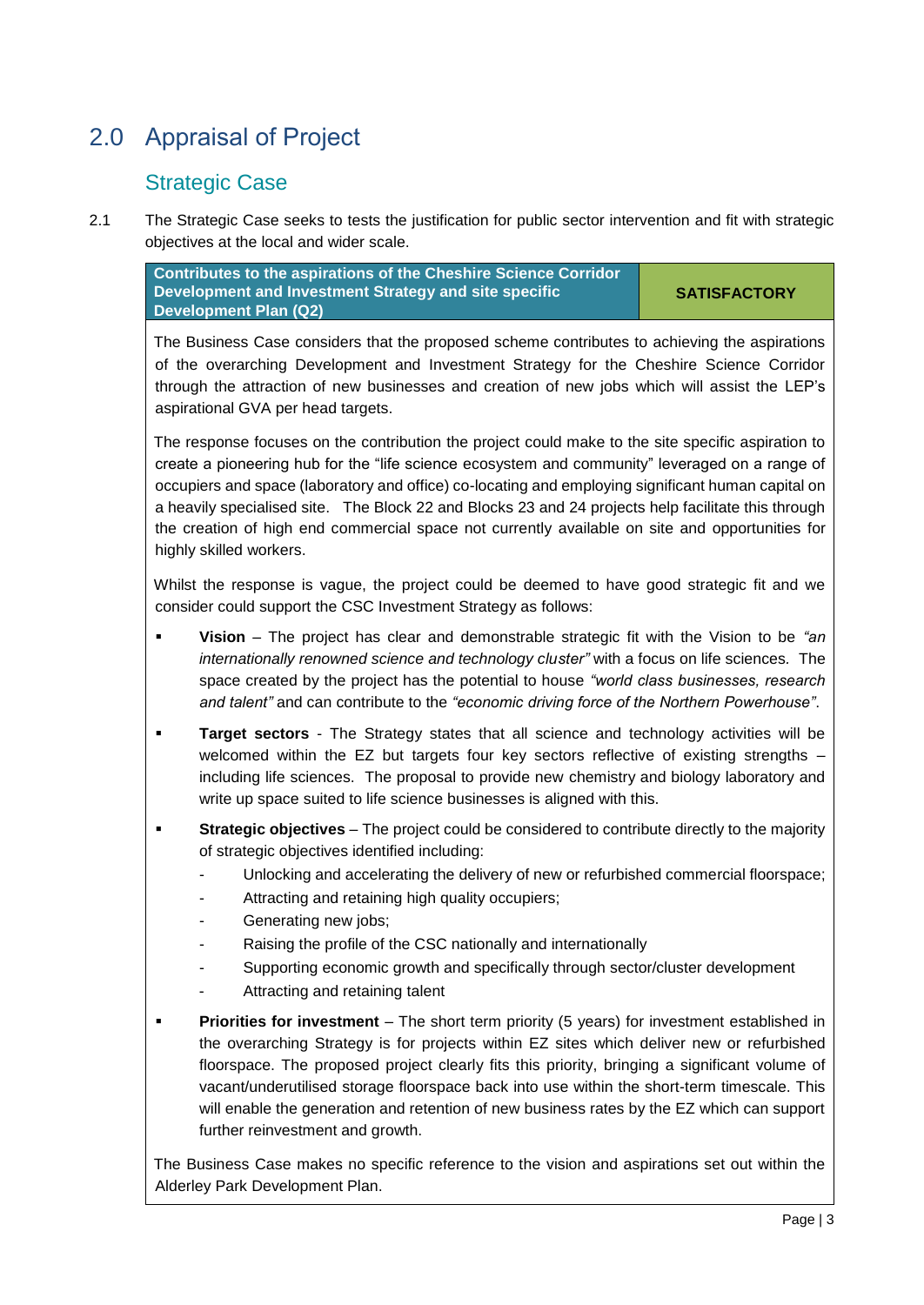# **Demonstrates clear fit with wider local and national strategies (Q3) SATISFACTORY**

The Business Case demonstrates fit with other relevant local and national strategies as follows:

- Life sciences identified as one of five priority sectors in the Government's Industrial Strategy.
- Alderley Park is identified as a Centre of Excellence within Cheshire and Warrington.
- **•** The project will contribute directly to the SEP's target for £50bn GVA and 120,000 jobs by 2040. It will also support the wider ambition to deliver new floorspace and diversify the labour catchment.

### **Evidenced market need and demand for the project (Q4) SATISFACTORY**

The Business Case describes how AstraZeneca's slower than anticipated rate of decantation has left Alderley Park with a lack of supply of commercial office space ready and available for reoccupation. As a result, APL have been forced to progress more complex schemes such as that proposed at Block 22 and Blocks 23 and 24. The high costs of repurposing such space (formerly in-vivo laboratory space) relative to achievable values presents a financially unviable position relative to APL's required returns (IRR). A development appraisal has been submitted with the Business Case demonstrating this unviable position.

In terms of the demand argument, the Business Case states that occupiers are currently being turned away or directed to unsuitable space due to the lack of existing supply. A vacancy schedule indicates c.50,000 sq ft of currently available space across the Park is spread across a number of buildings and reported to be of low quality and therefore difficult to let. On the demand side, a schedule of enquiries has been provided demonstrating interest from 51 businesses for c.330,000 sq ft of bioscience (laboratory and office) and tech/office space at Alderley Park over the next two years – over 6 times the existing available supply.

The project proposes a mix of small, medium (2,000-5,000 sq ft in Blocks 23/24) and large (10,000 sq ft in Block 22) biology and chemistry labs and associated write up space which could respond to a broad range of occupier demand requirements. Enquiries range from 100 to 60,000 sq ft and around 40% could be accommodated within the space proposed within this project. This supports the demand case and the applicant's confidence that the space will let quickly.

The need for the MSCP is also aligned to a shortfall in supply relative to anticipated employee growth at the Park over the next three years and challenges in respect of alternative travel methods given semi rural location. There are currently 2,500 spaces catering for 2,000 staff, but 6,000 employees are anticipated. Without the new 2,247 space MSCP, the ability to attract and retain businesses and staff at Alderley Park, and continue its successful delivery of new space is severely constrained.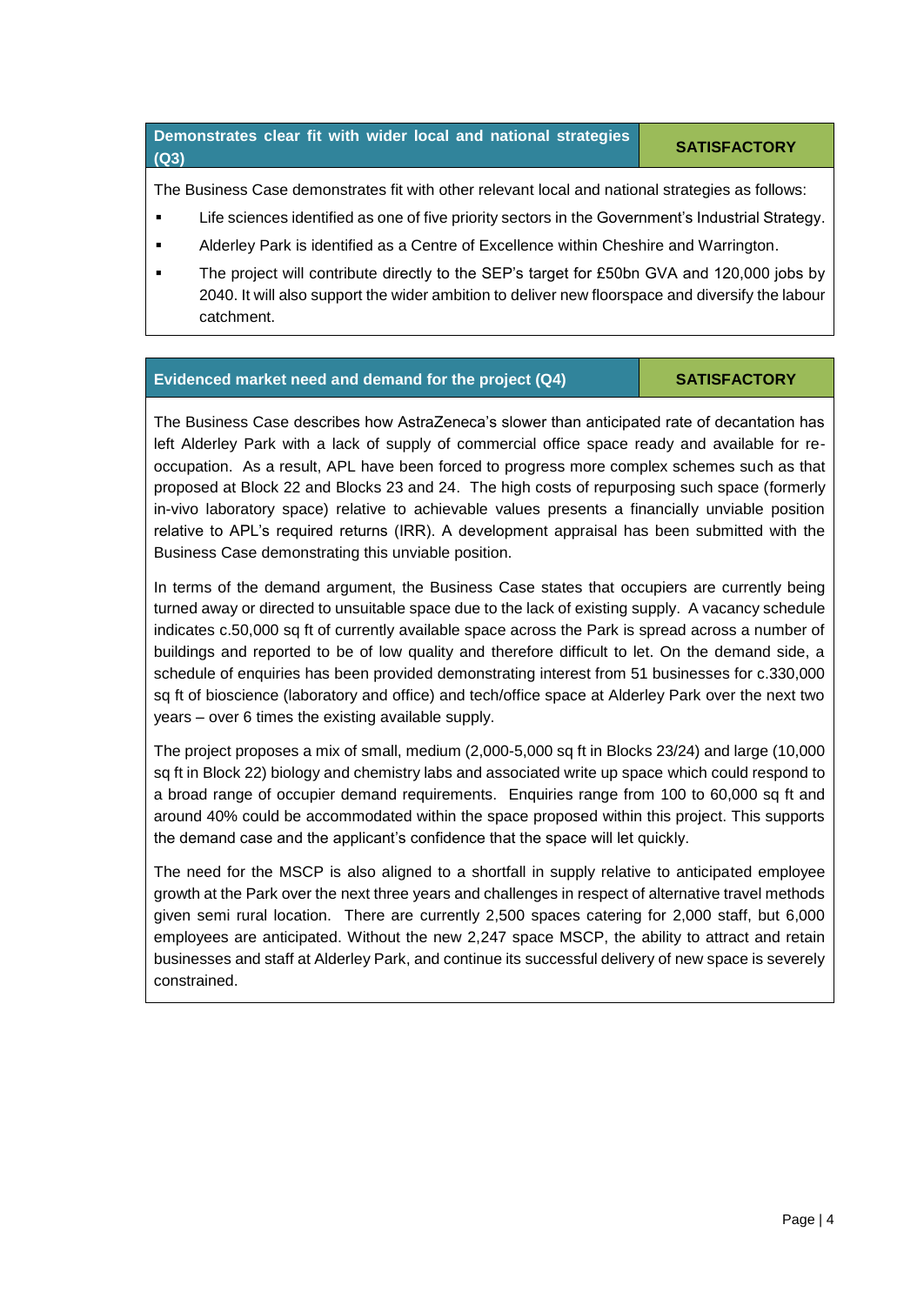### **Clear rationale for public sector intervention (Q5) SATISFACTORY**

The applicant reiterates the viability gap associated with the high costs of refurbishing laboratory space to the standard required of occupiers and delivering the required parking provision relative to achievable value. The development appraisal submitted evidences this position and public sector intervention is required to overcome this barrier and unlock the opportunity to meet the demand of new and expanding businesses and to provide new floorspace with appropriate parking amenity, jobs, economic activity and business rate retention. The potential to attract pe-lets of a scale and covenant strong enough to support development is very unlikely given the space is targeting SMEs.

Justification was requested of APL as to why other elements of Alderley Park have been able to be delivered without the requirement for EZ funding. The applicant has subsequently responded that each project is considered on the basis of risk and reward by both sets of shareholders (Bruntwood and L&G) creating less discretion than previously on the trade off between commercial return (15% minimum) and wider strategic rationale.

The previous Glasshouse project required EZ subsidy and the Block 22-24 projects are deemed undeliverable and unlettable without an allocation of costs to the required MSCP which has impacted upon viability. Consequently, the project is unable to compete with other schemes in the stakeholder's portfolio for what is a finite pot of equity and as such, the proposed scheme will not be delivered for the foreseeable future without EZ financial support.

Whilst not explicitly stated, this represents a 'negative externality' market failure in which a lack of viability results in a disincentive for private capital/borrowed finance to be invested in the provision of speculative commercial space. As such, the proposed speculative development cannot progress without public sector intervention.

# Economic Case

2.2 The Economic Case considers the anticipated quantitative and qualitative outcomes of investment against objectives and tests value for money.

| Delivery of targeted quantitative outputs in line with the<br>overarching Investment Strategy - floorspace, jobs, GVA (Q6) | <b>SATISFACTORY</b> |  |
|----------------------------------------------------------------------------------------------------------------------------|---------------------|--|
|                                                                                                                            |                     |  |

The Business Case sets out a number of anticipated economic outputs as a result of the proposed refurbishment of Block 22 and Blocks 23 and 24, all of which respond directly to the aspirations of EZ investment in the short-term. The applicant's estimates compared to ours are as follows:

| <b>Output</b>                             | <b>APL Estimate</b>       | <b>Cushman &amp; Wakefield</b> |
|-------------------------------------------|---------------------------|--------------------------------|
| Refurbished high quality laboratory space | 97,000 sq ft (9,011 sq m) |                                |
| New businesses accommodated               | 15-30                     |                                |
| Business Rate retention/uplift (see Q7)   | £1.3 million per annum    | £271,200 per annum             |
| Tenant jobs created (gross)               | 750                       | 225-300                        |
| Temporary construction jobs supported     | 331                       |                                |
| GVA per annum                             | £80 million               | £13.4 to £18 million           |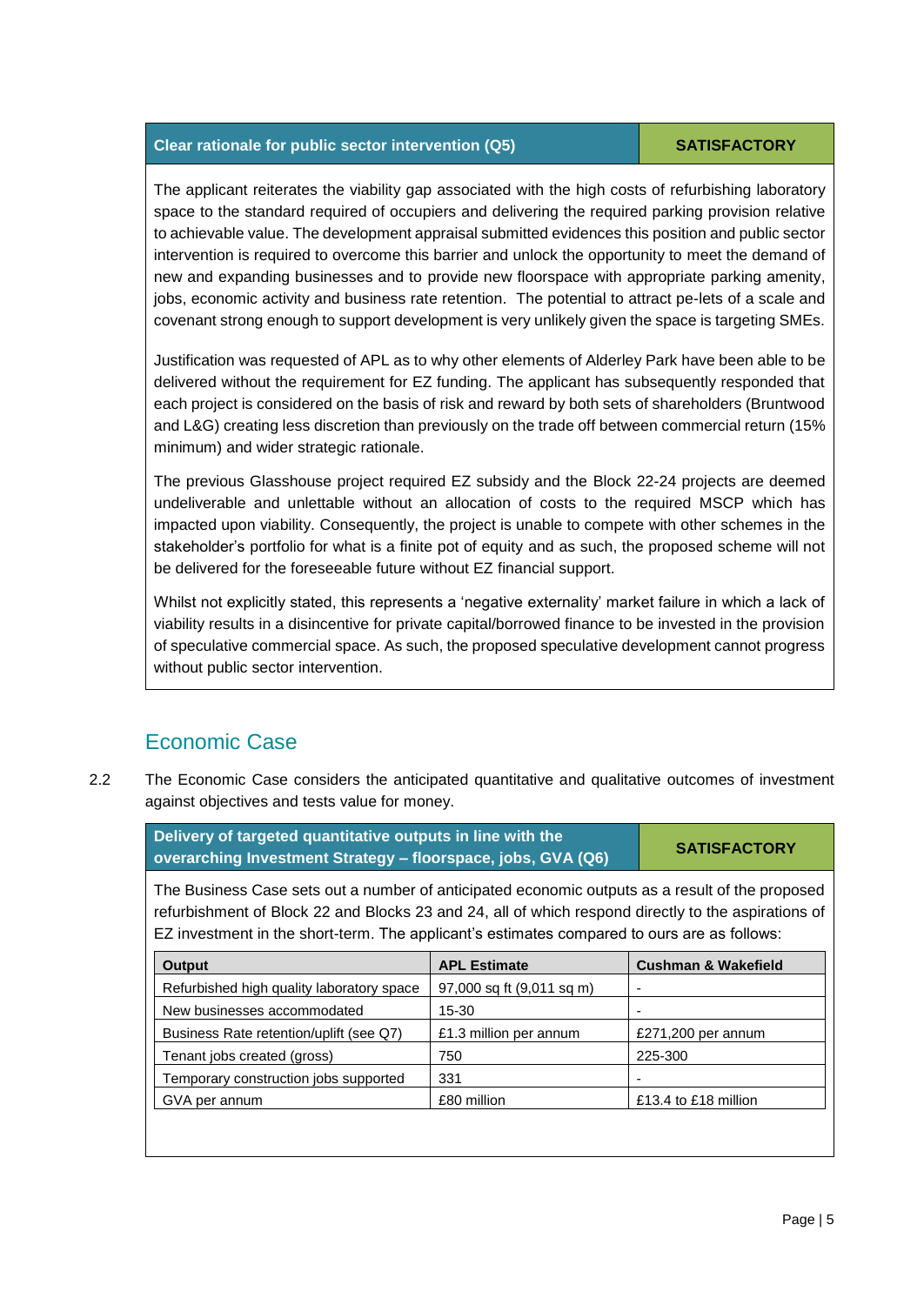Our assessment of the economic outputs based on the information provided is as follows:

- **New businesses accommodated** We have not been provided with a schedule of accommodation to determine if the estimated 15-30 new business assumption is reasonable relative to the units proposed. It is however anticipated that Block 22 will accommodate up to 10 tenants on single floorplates of up to 10,000 sq ft to be fitted out to their own specification, whilst Blocks 23 and 24 will be fully formed labs of 2,000-5,000 sq ft with the potential to accommodate up to 20 new businesses. An element of sub-division will flexibly respond to demand explaining the range within the estimate.
- **Direct Jobs** An employment density of 120 sq ft (11 sqm) per job has been applied equating to 750 gross tenant jobs across the scheme. It is assumed that this calculation is based upon HCA Employment Density Guidance (2015) which suggests a similar ratio of 129 sq ft (12 sqm) per job for office space. However, we would consider laboratory space to have a lower employment density than offices. Incubator or R&D space at 30-40 sqm per employee under HCA guidance is likely to better reflect the proposed future use and would equate to a much lower figure of 225-300 jobs.
- **Cost per Job -** See Q9 for gross to net additionality assumptions. APL make reference to a cost per job figure of £8,000 but this is based on their gross tenant job estimate and no attempt is made to net the job figures. On a net basis and based on C&W's lower net job estimates (129-173 jobs), value for money from the EZ ask of £6 million is estimated at c.£46,500 to £34,700 per job depending on final funding request – representing low to medium value against HCA public sector spend benchmarks. The reduction in EZ ask to £4 million improves this calculation to c.£31,000 to £23,100 per job, repressing good to medium value for money against the same benchmarks.
- **Construction Jobs** We would agree with APL's estimate for construction jobs based on an HCA labour co-efficient ratio of 16.6 jobs per £1 million annual construction spend for private commercial development. This equates to an estimate of 331 FTE temporary construction jobs of one year in duration based on the £19.88 million construction estimate for the full scheme within the development appraisal.

**GVA** – Is stated within the Business Case at £80 million GVA per annum based on their estimate of 750 jobs and an estimated GVA per employee of £104,000 taken from a 2017 report by pwc entitled "The Economic Contribution of the UK Life Sciences Industry" which has been provided as supporting evidence. This is a national level indicator but demonstrates the high value of the Life Sciences sector to the economy. However, applying this figure to our estimate of net jobs created (129-173) suggests an annual GVA figure in the region of £13.4m to £18m, considerable lower than the applicant's assumption.

## **Estimation of Business Rate Retention per annum and over the lifetime of the EZ (Q7) SATISFACTORY**

### **Annual Retention Estimate**

An annual retention rate of £1.3 million is identified in the Business Case. Following request for clarification, this has since been refined down slightly to £1.2m based on the following:

**Block 22** – Existing rating assessment of £130,000 RV per annum based on storage uses. Refurbishment of 5,590 sq m to laboratory space has been estimated (and now evidenced) to generate a revised RV of £630,000 equating to £317,500 per annum in Business Rates, or an uplift of c.£252,000. This is lower that the additional £270,000 per annum estimated within the Business Case.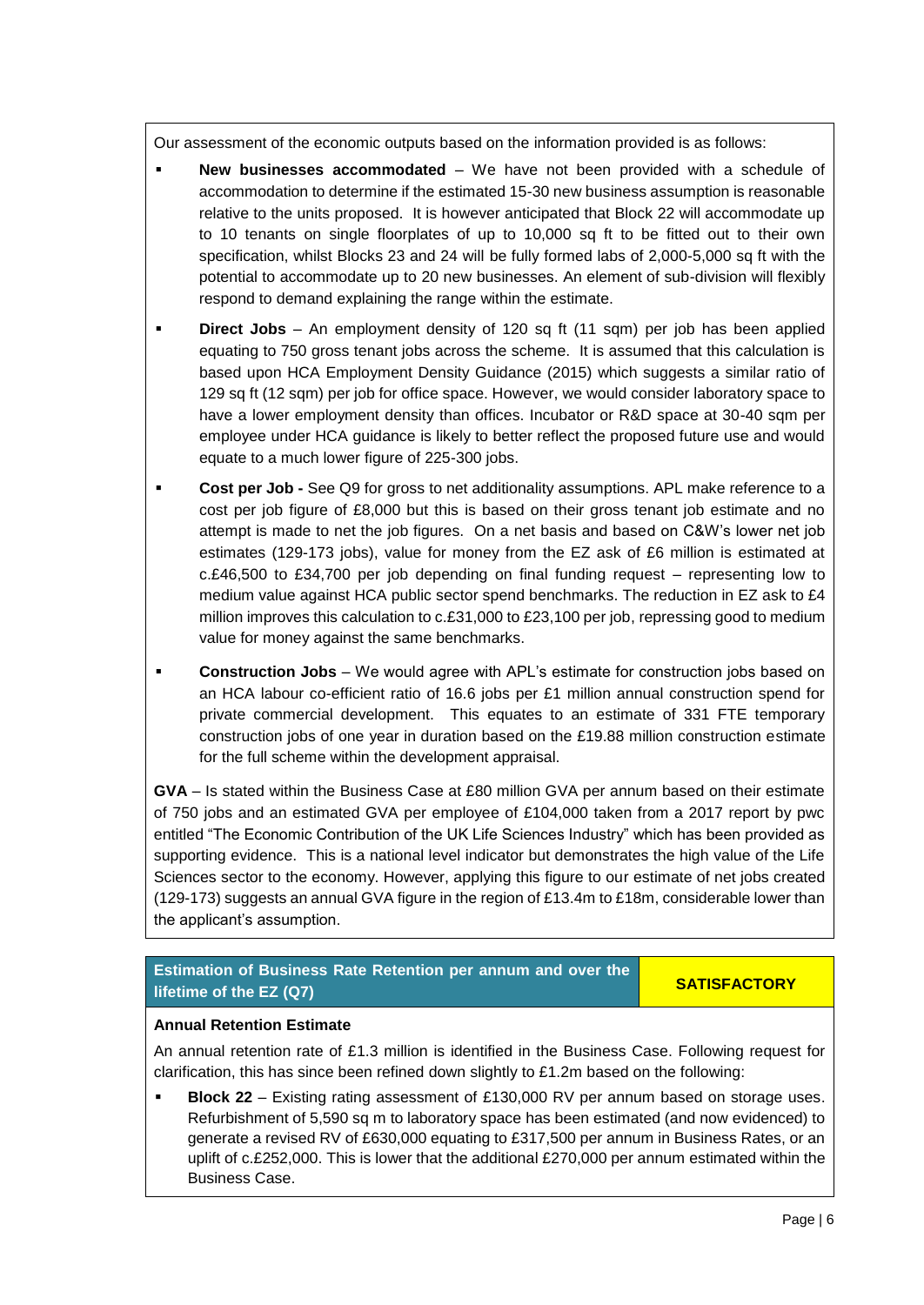- **Block 23/24** Already included in Rating List as office and laboratory space with an RV of £111,000 (Block 23) and £135,000 (Block 24). No change is anticipated in respect of Block 24, but a small uplift to RV £124,000 for Block 23 owing to adjustments in vacant space and enhanced quality. This could equate to c.£6,500-£7,000 per annum in additional retained rates to the LEP, much lower than the £75,000 per annum estimated within the Business Case.
- **MSCP** £750,000 per annum based on new provision and uplift on existing given its current inclusion in the overall AZ assessment. The covering note indicates an unevidenced rate of £163 per space has been applied to c.4,600 spaces of which 2,247 are new (£750,000 per annum). However, this is RV and not Business Rate return which would be closer to £378,000 per annum.
- **Royal London House** Occupation and extension will generate an additional £200,000 per annum from summer 2020

Very limited detail or evidence has been provided to justify the Business Rate Retention estimates made and there appears to be considerable confusion regarding lettable areas, rental levels and rateable value, appropriate business rate multipliers and the assets that can be included in the EZ payback claim. As a result, we would consider the current APL Business Rate Retention estimate to be a significant over estimation. Based on a high level review of the 2017 Valuation Office Agency Ratings List, we would consider:

- **Block 22** 7,742 sq m (83,340 sq ft) of storage space at a base rate of £28 per sq m and equating to £130,000 RV is included in the Rating List. Applying the 2019/20 Standard Multiplier of 50.4 results in £65,520 per annum in Business Rates. Assuming a base rate of £130 per sq m could be achieved for laboratory and office space as is evidenced at Blocks 23/24 within the Rating List, and utilising APL's submitted assumptions regarding floorspace and usage, we would agree with the applicant's estimate of an RV totalling £630,000 and an annual business rate figure of £317,500, an uplift of c.£252,000 per annum on the current level and representing the additional rate retention to the LEP.
- **Blocks 23/24** A mix of lab and office units totalling 4,585 sq m (49,354 sq ft) are already included within the 2017 Ratings List providing a total RV of £544,000 per annum (£409,000 Block 23 and £135,000 Block 24). As most units in this block are smaller, applying the Small Business Multiplier of 49.1 equates to £267,000 in Business Rates per annum. The base rate applied to this office and laboratory space is already at the £128-130 per sq m level and applied to a greater volume of floorspace than the 3,362 sq m (36,189 sq ft) identified in respect of the basement area of this block within the submitted development appraisal. As such, we do not anticipate any uplift in Business Rates as a result of the refurbishment.
- **MSCP** We would argue that the uplift in Business Rates from the relisting of the existing MSCP can not be attributed to the repayment calculation here, nor can the entirety of the new provision proposed. We understand that an allocation of £12,000 per space has been assumed. Based on the development appraisal, £3.48m of the original £6m EZ ask is attributed to the new MSCP, equating to 290 of the 2,247 proposed spaces. Applying a figure of £135 per space as is the case at Jordangate MSCP in Macclesfield (closest comparable and lower than the unevidenced £163 per space assumed by APL), this equates to an RV of £39,000 and an annual Business Rate of £19,200.

However, it could be also be argued that as the EZ investment has enabled the construction of the MSCP as a whole, the additional rates retained on all 2,247 spaces could be attributed to the Business Case, on the strict understanding that a future claim is not made against the MSCP in any other funding request. This would dramatically increase the RV to £303,300 (£135 x 2,247 spaces) equating to an annual rate retention of £149,500.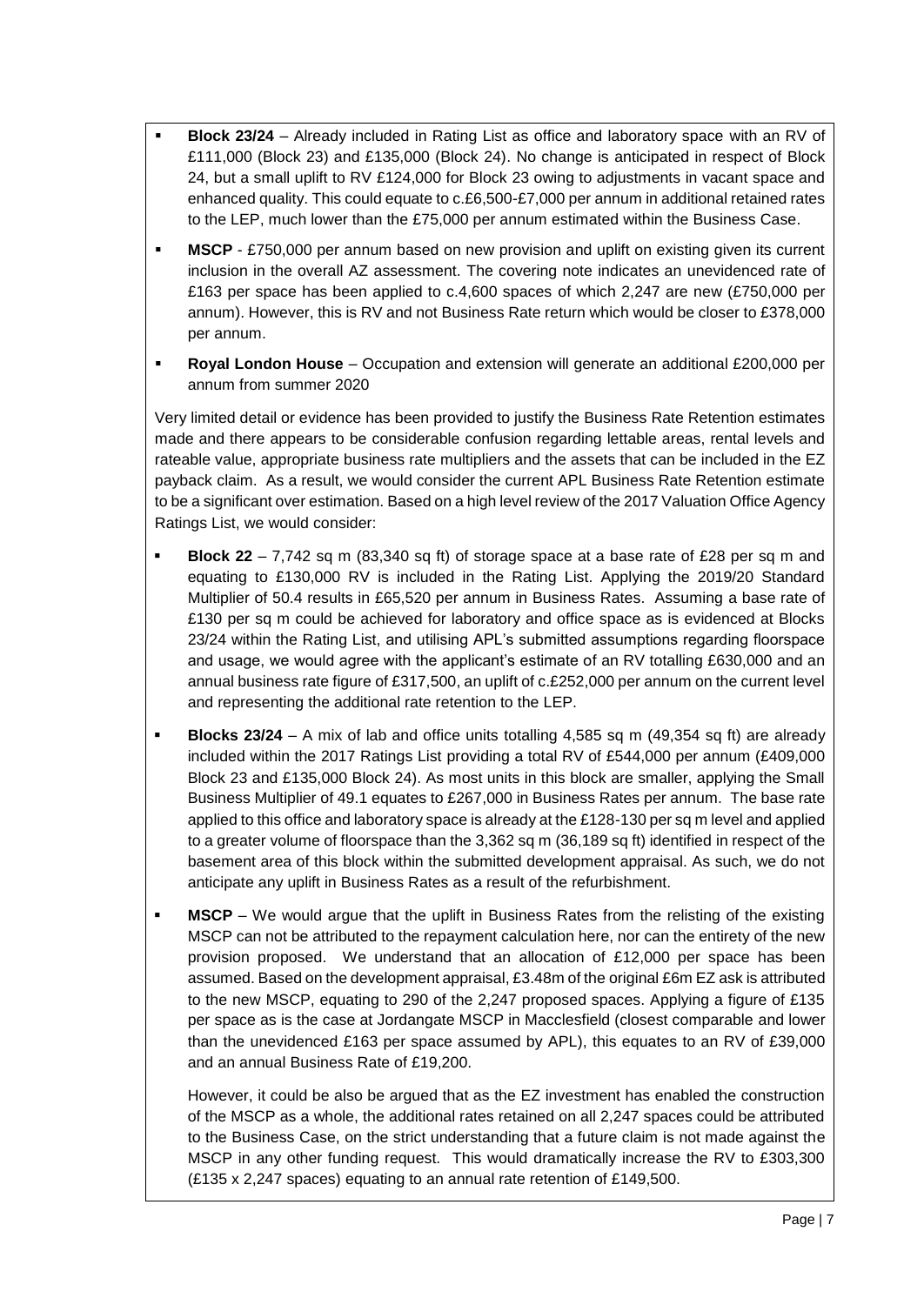**Royal London House** – Whilst the uplift in Business Rates attributed to this scheme will indeed benefit the EZ's rate retention pot, it is not an element of this bid and as such should be excluded from the consideration.

The above suggests, when accounting for the whole MSCP rates, an annual Business Rate retention of £401,500 (or just £271,200 per annum if only accounting for allocated spaces) once existing baseline rates are taken into account. This represents a very significant reduction on the £1.29 million set out by APL. Further, rate retention in the early years could be lower given the phased timing of delivery of the new space and the potential for void rate relief. It is strongly recommended that the achieved business rates should be monitored throughout the lifetime of the project.

### **EZ Lifetime Retention and Repayment Estimate**

No estimate of lifetime retention is provided. On the basis of our annual rate retention estimate of £401,500 (rather than the applicant estimate), the potential return over the lifetime of the project relative to the development programme (assuming occupancy on completion in early 2021 for Block 22 and September 2020 for the MSCP) would suggest a total of £8.2 million over the remaining 20- 21 years of the EZ. This assumes full occupancy throughout this period.

On this basis, and assuming continuous full occupancy and no rate mitigation measures, the full repayment of the revised EZ £4 million investment ask would take in the order of 10 years, compared to the 4.6 year estimate made by APL in the Business Case using their rate retention estimates. This is on the cusp of the acceptable pay back period compared to other competing EZ investment projects witnessed to date which represents a potential risk to investment and more limited opportunity to invest in other 'better value' projects. However, it also represents a notable improvement on the unacceptably long 22 year pay back period calculated in respect of the original higher £6 million EZ ask applied to only the allocated MSCP spaces or 14.8 years when the full car park rate retention was accounted for.

### **Rate Mitigation Measures**

APL mention in their covering letter but do not reiterate within the submitted Business Case their commitment not to implement rate mitigation measures post practical completion until the capital sum from the EZ is repaid. With unknown void rates the expectation of covering potentially significant empty rates in order to provide a return to the LEP could be overly onerous to APL, but likewise could lead to a significantly longer repayment period to the LEP.

# **The project will deliver wider social, environmental or other wider benefits (Q8) SATISFACTORY**

The applicant's response clearly identifies the project's potential to deliver a range of valid and reasonable wider benefits, including:

- Re-iteration of job creation estimates and the attraction of new businesses
- Additional jobs within the wider services and amenities offer
- Potential to foster innovation and collaboration between companies leading to the development of skills and contribution to wider Alderley Park strategy
- Enhanced market profile of Alderley Park as a flagship laboratory scheme
- Speculative development will enhance market confidence in this location, improve viability and therefore viability of future schemes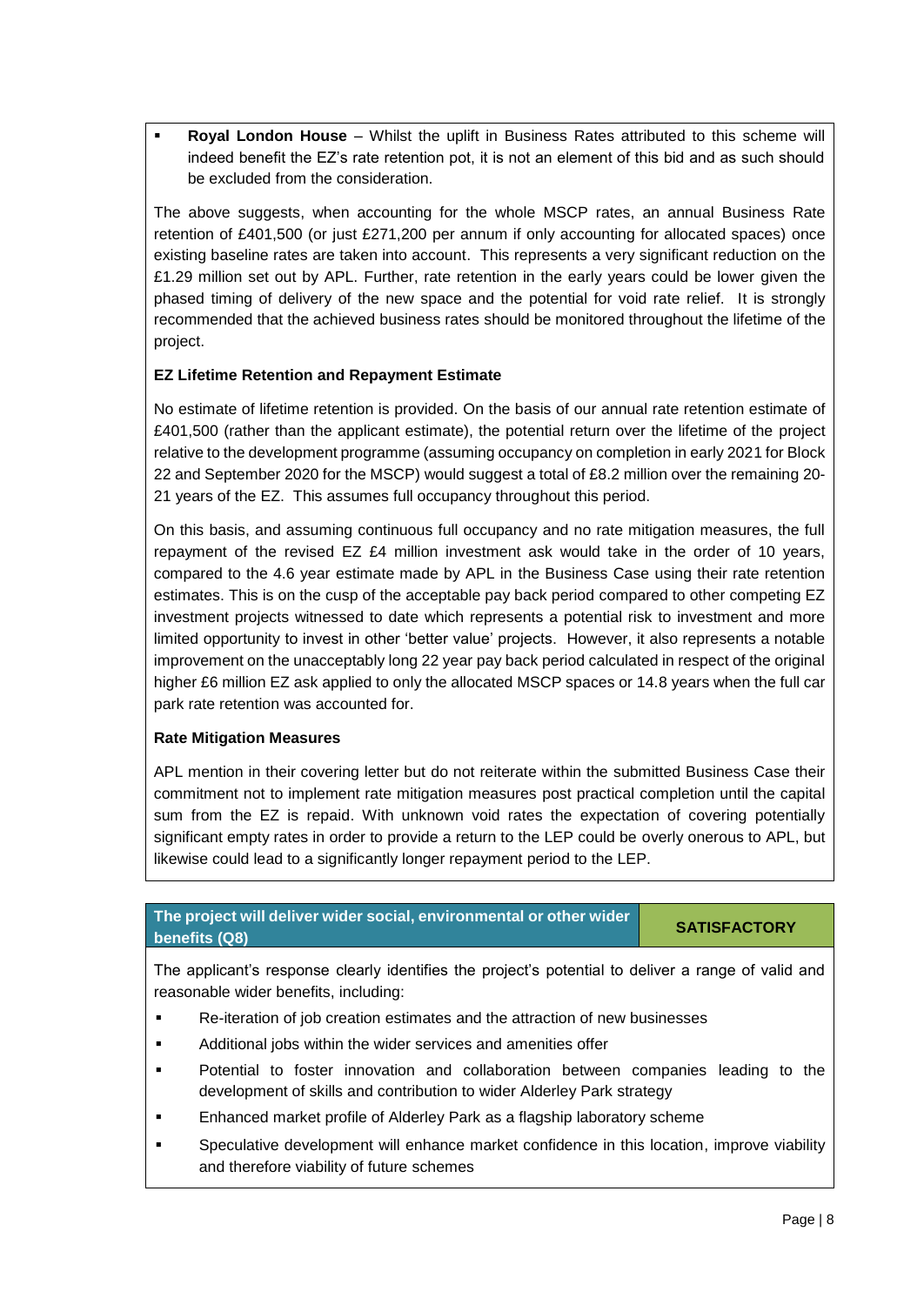# **The applicant has considered the impacts of additionality (Q9) <b>SATISFACTORY**

It is evident from the Business Case and supporting development appraisal that the Block 22 and Blocks 23-24 projects are not financially viable and as such it is considered reasonable that it would not be deliverable by any commercial operator for the foreseeable future without the support of EZ investment.

Consideration is given as to the potential for a smaller funding ask through either a reduction in the quality or quantum of space refurbished. However, a reduction in quality would reduce the market appeal and achievable rental levels, while a smaller quantum of space would fail to satisfy the anticipated scale of demand. Further, the MSCP allocation is considered critical to attracting and retaining tenants given semi-rural location. The applicant has subsequently agreed to reduce the funding ask from £6 million to £4 million whilst retaining the proposed quality and quantum of space.

The applicant makes no attempt to quantify the impacts of additionality. We would consider the following additionality impact assumptions to be reasonable in respect of this case. The assumptions are based on HCA Additionality Guidance for regeneration through physical infrastructure at the sub-regional level together with other information provided by the applicant. We have applied these to the gross job estimates identified in Q6 which reduced the net tenant jobs to 129 to 173 jobs:

- **Deadweight –** 0% as without EZ intervention the scheme would not progress for the foreseeable future due to a lack of viability or investor return.
- **Displacement –** 30% reflective of the potential re-location of businesses to but could also support the reallocation of skills as AstraZeneca exit the site
- **Leakage –** 40% given Alderley Park's spatial positioning, it is likely that a reasonable proportion of new jobs will be taken up by residents from outside of the Cheshire & Warrington LEP area including Greater Manchester and Staffordshire.
- **Substitution Could be a challenge if occupiers relocate to Blocks 22-24 specifically to take** advantage of the Business Rate discount incentives on offer.
- **Multiplier Effects -** Assumed at 1.37 of indirect/induced employment effects based on HCA composite multiplier for employment uses at the sub-regional level.

# Commercial Case

2.3 The Commercial Case assesses the capability of the applicant to deliver the project as proposed within the Business Case and in line with regulatory requirements.

**Clear delivery strategy in place and key stakeholders identified (Q10) SATISFACTORY**

A clear and appropriate delivery strategy appears to be in place with the proposed refurbishment project being delivered via a traditional procurement route. A team of professional and experienced advisors to develop the detailed and technical designs are already in place and individually identified within the Business Case. Once fully designed, the intention is stated to tender the works to 4 or 5 contractors with the competence and experience to deliver projects of a similar scale (value) and specialism (commercial laboratory provisions). A JCT Standard Building Contract for construction is anticipated.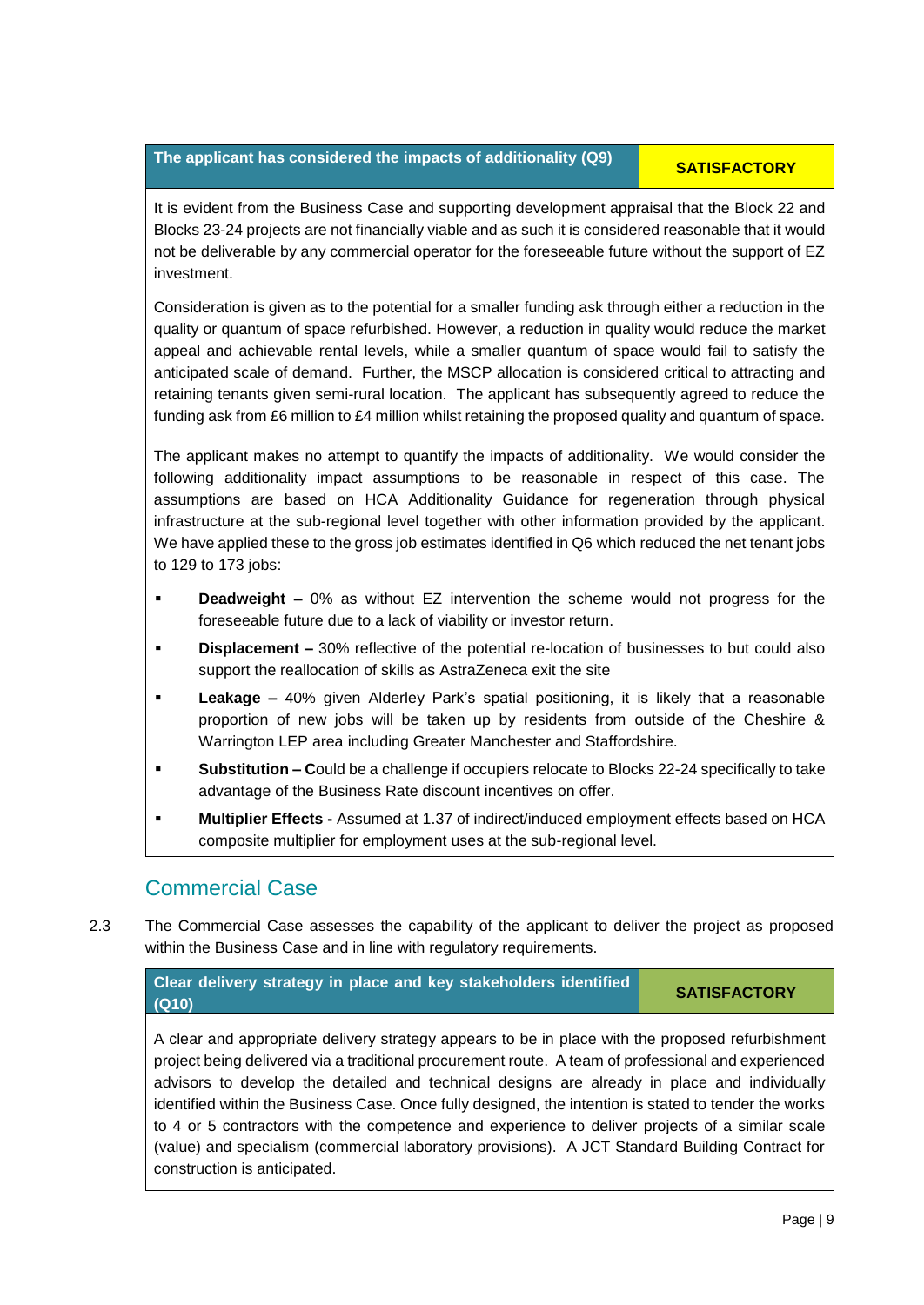Bruntwood's Building and Construction Team will manage the project from inception to completion, reporting directly to Alderley Park Ltd (client). APL will also be supported by BioCity and MSP (scientific facilities) and Bruntwood's Development Team (property). Bruntwood are also assumed to ask as marketing agent although this is not stated.

A high level development programme has been considered which appears reasonable.

### **Experience of Delivery (Q11) SATISFACTORY**

Bruntwood is a major shareholder of APL, and is a large developer and landlord with extensive experience of delivering complex property refurbishment projects for commercial occupiers, then retaining and managing the buildings to a high quality. Examples include Bright Building and City Labs within Manchester Science Corridor. Completed refurbishment works elsewhere within Alderley Park also supports the case, including progressing towards the repurposing of 125,000 sq ft at the Glasshouse building which is due to complete in November 2019 at c.40% let and has been supported by £3.8 million of EZ Business Rate Reinvestment Funds.

**Any procurement of external partners can be demonstrated to comply with public procurement requirements (Q12) SATISFACTORY**

The Business Case states that no external funding partners will be procured outside of APL. However, a number of external (non-funding) consultants have been named in the design team. It is assumed that these were procured directly.

It is stated that a rigid tender process will be implemented to procure a contractor which will be clear and transparent, however no confirmation is given that it will comply with public procurement requirements. It is recommended that should the LEP be minded to approve, this is a condition of funding.

| <b>State Aid</b><br>ii)<br><b>SATISFACTORY</b><br><b>Legals</b> | The project complies with necessary regulations with regard to: |  |
|-----------------------------------------------------------------|-----------------------------------------------------------------|--|
|                                                                 |                                                                 |  |
|                                                                 |                                                                 |  |
| (iii)<br><b>Planning</b>                                        |                                                                 |  |
| <b>Other (inc. Ownership)</b><br>(iv)                           |                                                                 |  |

**State Aid** – No consideration of compliance with State Aid regulations is provided within the Business Case. However, an independent legal State Aid opinion has been provided by Addleshaw Goddard (dated 20 May 2019) which considers the funding request to be compliant under Article 26 of the GBER (Investment Aid for Local Infrastructure). Aid intensity is within the 50% allowance of eligible costs and a case is made for including the MSCP as critical to 'research infrastructure'.

We are concerned that the €20m per infrastructure project investment cap has been exceeded (totalling €22.9m) when the refurbishment of the two blocks and MSCP are considered together. In response, it is proposed that the two projects are considered separately in State Aid terms and this is reflected in the fact that two separate legal opinion letters are provided for each block to bring investment below this threshold. Given that a single Business Case has been submitted to the EZ, some further consideration as to how the EZ ask and rate retention payback ratios are split between the projects will likely be required. Further, the letter states that it is provided on a 'non-reliance basis' which calls into question its use.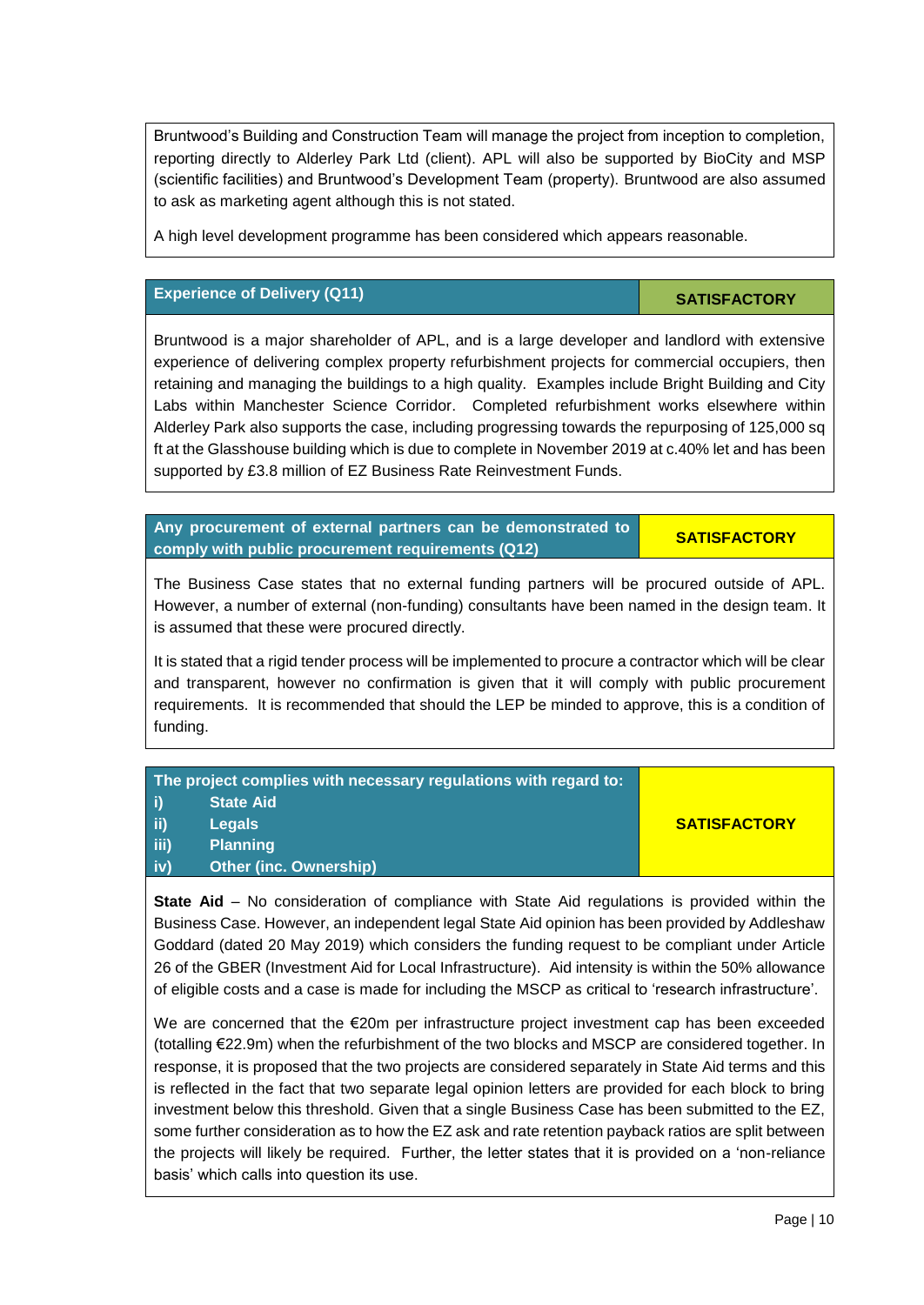**Legal/Ownership –** APL are reported to own the freehold of the site. Evidence of ownership in the form of a solicitor's letter, Sale Agreement or HM Land Registry title should be provided as evidence as part of any legal agreement to fund.

**Planning Consent** – Planning consent will be required for the refurbishment of Blocks 22-24 but is considered by the Business Case to be minor and relate solely to the changing of two facades through the introduction of glazing. Regardless, this process should be factored into the programme to ensure swift delivery and ability to quickly respond to the opportunity of refurbishment.

# Financial Case

2.4 The Financial Case provides a critique of the costs and revenues identified within the development appraisal to test the justification of the scale of 'ask' for Enterprise Zone investment.

**Anticipated costs and values are identified and evidenced (Q14) <b>SATISFACTORY** 

Two very high level development appraisals have been submitted with the Business Case to evidence the costs, values and viability gap associated with the Block 22 and 23/24 schemes and demonstrate the £5.97 million investment requirement. The 'gap' is based on APL's requirement to meet its minimum internal rate of return of 15% (calculated on net development value).

On the costing side, a brief scope of works and schedule of construction costs is provided alongside some supporting floorplans of the proposal, however it is understood that designs could change which could have an impact upon costs. The EZ ask should not be increased as a result of any such growth in costs, however should cost savings be possible, this should be reflected in the ask. The MSCP cost allocation for each block is understood to be linked to the scale of refurbished floorspace within each block and at a rate of £12,000 per space.

In terms of the values, a rental level of £20 per sq ft is assumed for the larger space within Block 22 and £22 per sq ft for the smaller spaces within Blocks 23/24. This is reported to be based on recent deals including £19 per sq ft at Block 19. Whilst no evidence of achieved rental levels are provided, an extract form a valuation report by JLL assumes £18.00 per sq ft for office space and £22 per sq ft for labs within Blocks 23/24 based on current condition (date unclear). It is estimated that rental levels would need to be in the order of £24 per sq ft to make the scheme viable which does not appear realistic.

The yield assumption of 6.75% is understood to be based on a report previously undertaken by CBRE, but this has not been provided as part of this application. An extract from the JLL valuation report assumes notably less bullish yields of 10.0% to 12.5%. However, this would serve to decrease the value and increase the viability gap if applied. As would rent free periods which have not been accounted for within the development appraisal.

### **Funding requirement is demonstrated to be at minimum cost to the Enterprise Zone (Q15) CONSTRUCTORY CONSTRUCTION**

A development appraisal has been provided to evidence the existence and scale of the viability gap for which the initial scale of EZ funding was sought (£6m). This has been supported by a high level cost plan and some evidence to justify the value assumptions which would appear to suggest that the identified gap and EZ 'ask' represents the minimum cost to the EZ. However, further design work is required and this could impact upon the costs of the scheme. Regardless, this will be a risk to APL and should not be passed onto the LEP in the form of an increased funding request.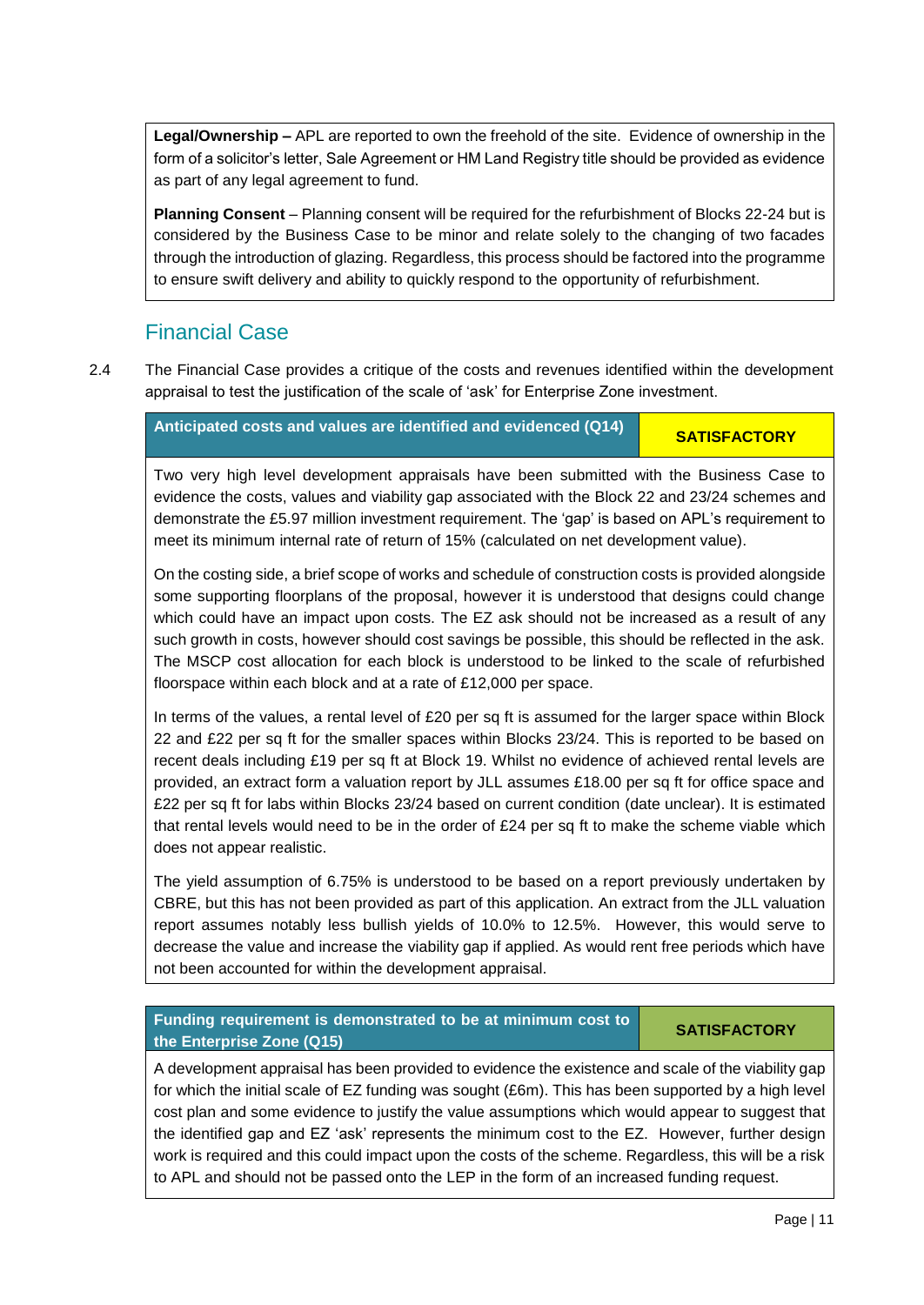It is reported that 15% internal rate of return on APL's equity investment is the minimum acceptable commercial hurdle rate given finite resources and the number of competing projects. Without EZ investment, the return is estimated at 8% - insufficient to support delivery. This development appraisal includes a 15% IRR based on life cycle costs against lifetime rental return less major servicing costs, and fees. This equates to £2.54 million return.

Following negotiation, the EZ ask has subsequently been reduced to £4 million in order to ensure an acceptable rate retention payback period to the EZ. This will clearly negatively impact upon APL's IRR. A revised development appraisal has not been submitted, but it is understood that the funding shortfall will be met from APL resources drawing on either its bank facilities or via additional shareholder equity. APL also intends to help mitigate this funding gap through a review of the costs but given no change in design is proposed, this is unlikely to yield a significant reduction. Maintaining the proposed quality of build should be a condition of EZ funding.

It is understood that the contraction of works will be subject to a competitive tendering process and costs will be procured on a 'fixed basis'. If the selected contractor offers a lower cost, this should be reflected in reduction of EZ funding requested. Any increase in cost should be at the risk of APL.

The retention of Business Rates is considered to represent the 'return' on EZ investment but is unlikely to generate a return for a number of years (see question 7). No offer of partial repayment is proposed within the submitted Business Case, for example through an overage share should values exceed those anticipated within the development appraisal.

|                             |  |  | Alternative funding sources have been considered and | <b>SATISFACTORY</b> |
|-----------------------------|--|--|------------------------------------------------------|---------------------|
| reasonable discounted (Q16) |  |  |                                                      |                     |

A loan in the form of North West Evergreen has been considered but discounted as the challenge of a viability gap does not support the recyclable nature of such finance investments.

Commercial development finance is discounted as APL already has group equity sources/bank facilities that are secured via a first charge across the sites in favour of the banks.

APL has now agreed to fund a greater proportion of the project through its own bank facilities or shareholder equity, thus reducing the EZ ask and demonstrating a willingness to commit additional resource.

**Confirmation of sufficient capability to meet financial liabilities of EZ support (Q17) EXAMPLE 2 SATISFACTORY** 

Bruntwood SciTech (a JV between Bruntwood and Legal & General) is the controlling entity behind APL and is the ultimate project sponsor. Ambitious growth plans with aspirations to have value of over £1.5bn within 5 years is reported to provide assurance as to the solvency of the Bruntwood Group and SciTech.

On request for further evidence as to their financial capacity, a link to a news article (dated 15<sup>th</sup> July 2019) has been provided. The article reports that Bruntwood SciTech has agreed a three-year, £185m funding deal, including a £125m investment loan to refinance elements of their portfolio, including Alderley Park, Manchester Science Park, Manchester Technology Centre and Platform, in Leeds. The money is a green loan, with Santander, NatWest, HSBC and Lloyds Bank each having 25% shares in the combined £185m facility.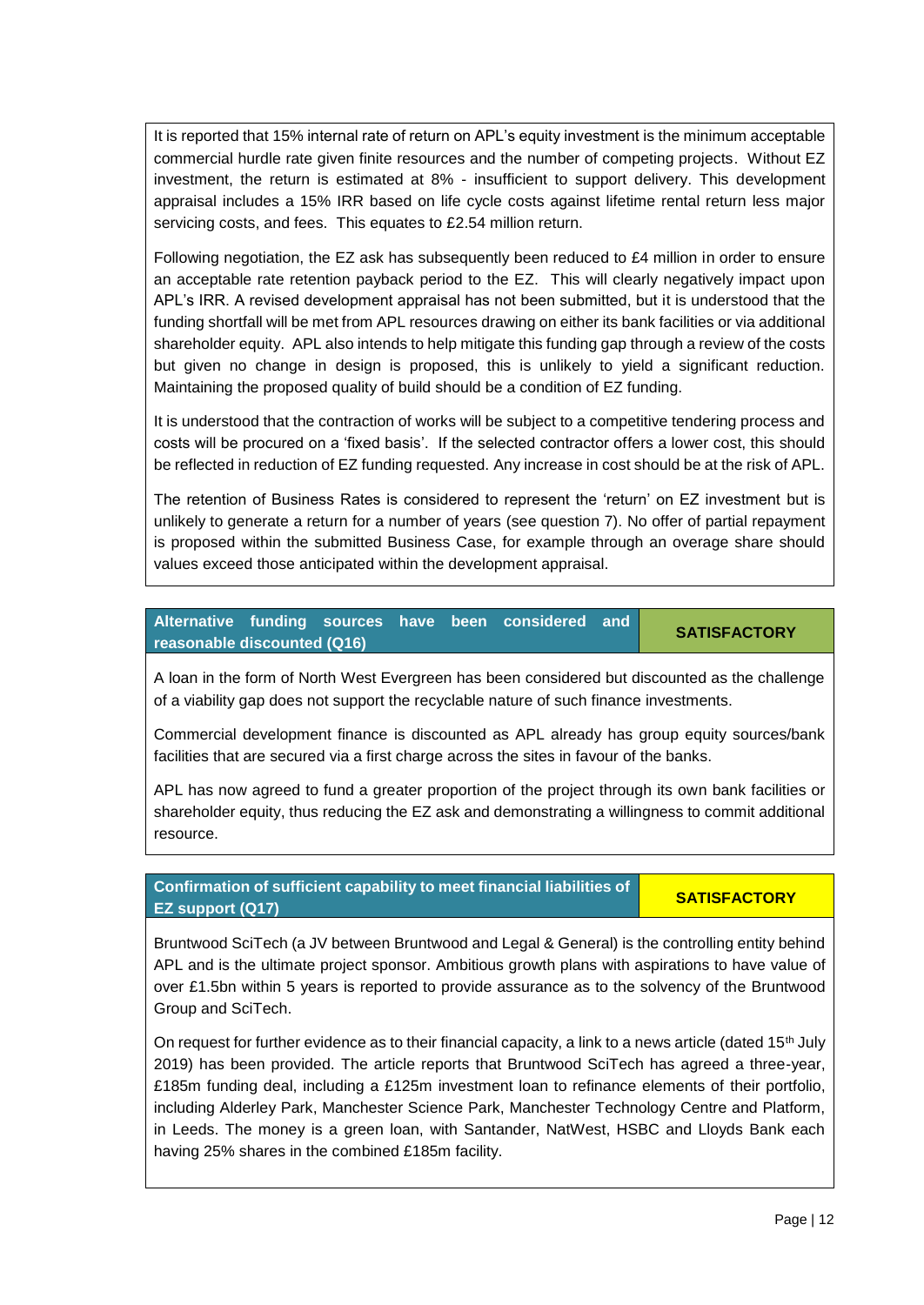The applicant has additionally confirmed that the capital plans for Blocks 22 and 23/24 are included within the current budget and therefore funded from within group equity resources. This is also implied to be the case under the lower EZ ask, with APL agreeing to source the additional funds required through these means. We would strongly recommend that further due diligence and evidence of the financial capacity to meet the financial liabilities of the proposed scheme is provided as a condition of any funding offer.

Public and private sector funding are programmed at a similar rate, but the requirement to fund in advance of the grant drawdown is recognised and accepted. It is stated that construction costs will be fixed and regular monitoring will mitigate against cost over-runs. Bruntwood and APL would also offer both a completion and cost overrun guarantee to be built into the agreement via an appropriate guarantor.

# Management Case

2.5 The Management Case reviews the proposed project programme including in light of identified constraints and approach to risk management and mitigation.

| <b>Identification of deliverable project programme and key</b> |  |  |  | <b>SATISFACTORY</b> |
|----------------------------------------------------------------|--|--|--|---------------------|
| milestones (Q18)                                               |  |  |  |                     |

No project programme is provided beyond headline milestone dates within the Business Case which indicates a start on site in November 2019 for Blocks 23/24 and February 2020 for Block 22, with works completing for both in January 2022. This is reported to be due to the fact that the design for the scheme is still in its infancy. This represents a c.2 year development programme in each case which appears reasonable.

The greatest risk to programme is likely to be start on site as confirmation of EZ investment, appointment of a contractor and remaining planning approvals are required and yet to be implemented.

Alderley Park is currently able to offer science based occupiers a financial Business Rate Discount incentive of up to £275,000 over 5 years as part of the EZ status. This incentive will no longer be available from April 2021 and so will not benefit the new occupiers of Blocks 22 and Blocks 23/24.

Should a funding offer be made, we would recommend a guaranteed long-stop start date for the project is agreed and progress monitored as completion will impact upon the scale and pace of the business rate retention return.

# **Consideration of top five risks and sensible approach to mitigation (Q19) SATISFACTORY**

Just four risks have been considered. The risks identified are appropriate and a realistic overview of their likelihood and scale of impact on delivery is provided. The apportionment to risks is fair but the proposals to mitigate and/or manage each identified risk is weak and could be expanded upon further. Mitigation measures focus on due diligence to reduce risk potential rather than actions should risks occur.

The adoption of a more considered and detailed formal Risk Register incorporating regular risk identification and scheduling throughout the project will support pro-active project management and risk mitigation should EZ funding be granted.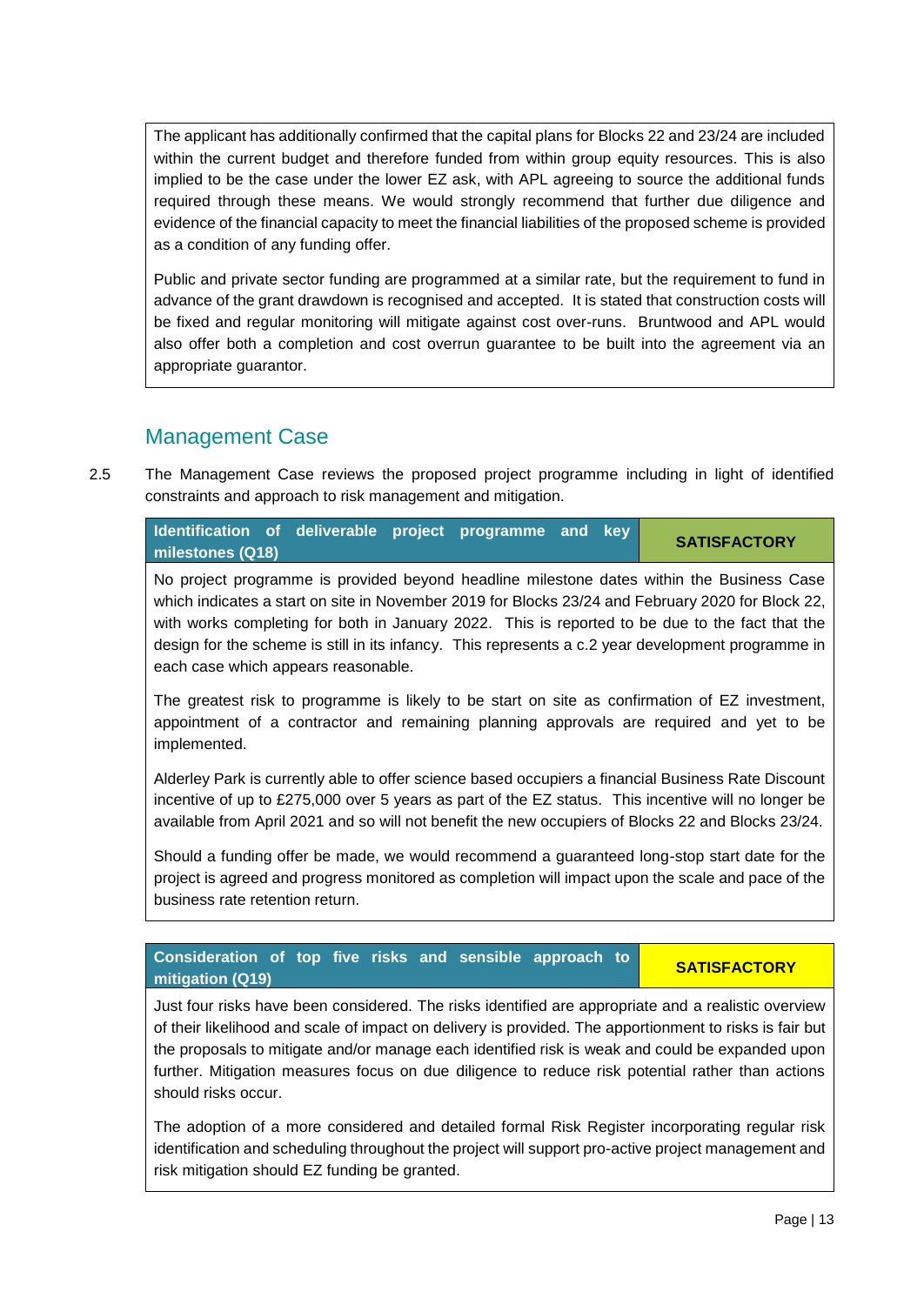Many of the key deliverability constraints have already been overcome in that the site is within APL's ownership and planning is largely secured. It is indicated that the project will be fully designed and a professional team appears to already be in place to achieve this. A register of some of the key risks have been identified and some mitigation measures considered. The viability gap remains the key constraint to delivery.

Overall, the project is considered deliverable subject to the granting of EZ funding. However, it is recommended that should the LEP be minded to grant funds, a clawback clause is implemented if the project is not delivered within an agreed time period.

**Declaration (Q21) SATISFACTORY** 

The Business Case Declaration has been signed and dated.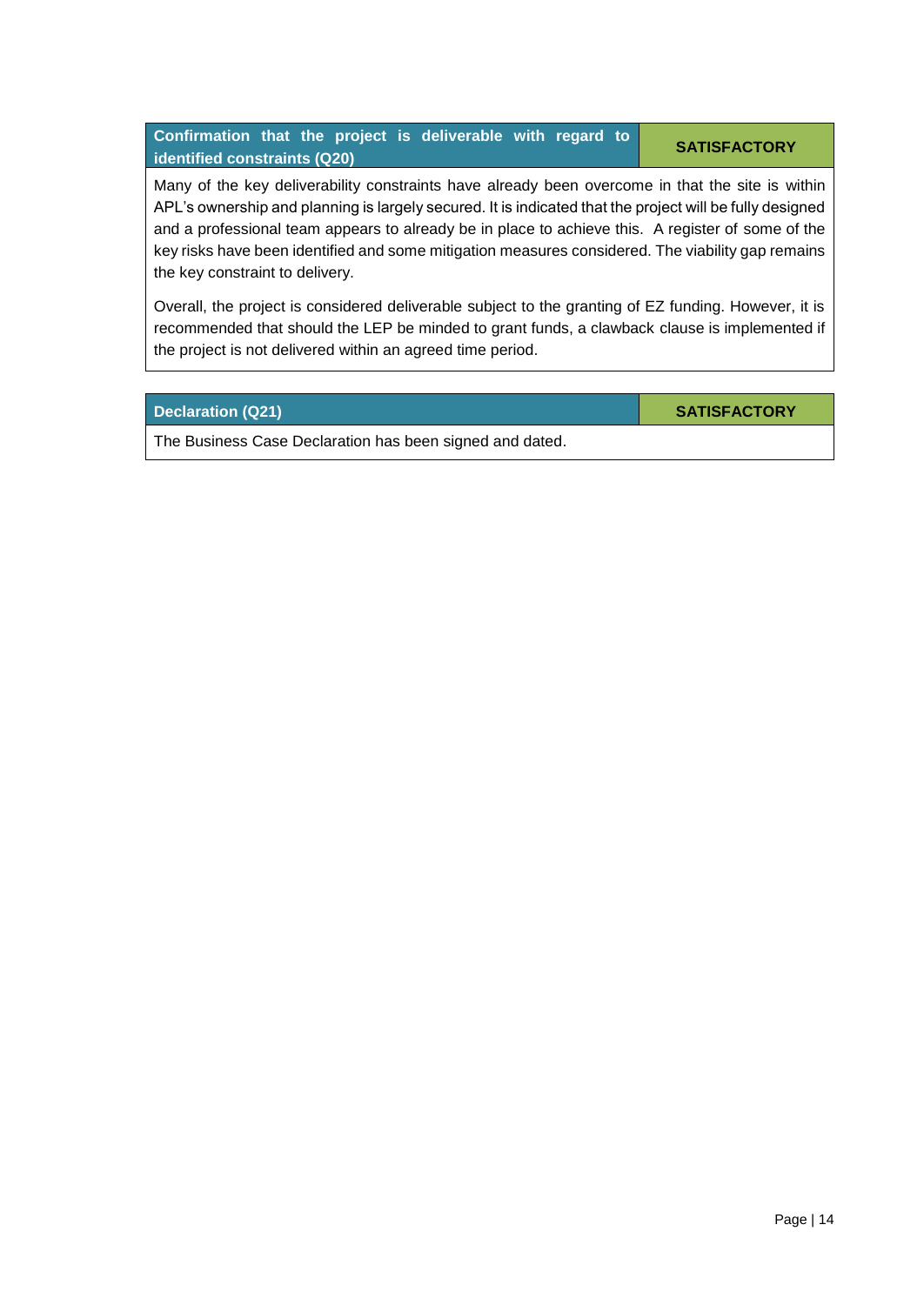# <span id="page-16-0"></span>3.0 Conclusions and Recommendation

3.1 Based on the information provided, the application for £6 million of EZ Retained Business Rate Investment Support Funding (BISF), which following negotiation has subsequently been reduced to £4 million, to comprehensively refurbish Block 22 and the basement of Blocks 23 and 24 at Alderley Park to provide c.97,000 sq ft (9,011 sq m) of refurbished laboratory and write up space plus and allocation towards a new MSCP on the basis of a gap in financial viability can be summarised and concluded as follows:

## Strategic Case

3.2 The project can demonstrate good strategic fit with the overarching Cheshire Science Corridor Development and Investment Strategy; the site specific Development Plan and a number of wider local and national strategies for economic growth. There is a clear 'demand' for the project although market evidence is limited and a lack of financial viability illustrates the 'need' for public sector intervention to address an identified market failure.

| Contributes to the aspirations of the Cheshire Science Corridor (Q2) | <b>SATISFACTORY</b> |
|----------------------------------------------------------------------|---------------------|
| Demonstrates clear fit with wider local and national strategies (Q3) | <b>SATISFACTORY</b> |
| Evidenced market need and demand for the project (Q4)                | <b>SATISFACTORY</b> |
| Clear rationale for public sector intervention (Q5)                  | <b>SATISFACTORY</b> |

## Economic Case

- 3.3 A number of reasonable and quantitative project outputs are identified, some of which are evidenced. However, we consider the job creation figure to be a significant over estimate based on office rather than laboratory accommodation. As a result, value for money on a cost per job basis relative to the EZ ask was considered low to medium, but following the reduction in EZ ask now stands at medium to good value for money. The project can however demonstrate delivery of wider benefits in the form of local spend, collaboration, skill development and enhanced market profile and confidence.
- 3.4 Our Business Rate Retention Estimate, when accounting for the whole of the MSCP allocation is £401,500 per annum (£271,200 per annum if only accounting for allocated spaces). This is significantly lower than the £1.3m estimated within the Business Case and is increasing the repayment period to 10 years (based on full occupancy) compared to APL's 4.6 year estimate. This is on the cusp of the acceptable pay back period and represents a risk to investment and more limited opportunity to invest in other 'better value' projects.

| Delivery of targeted quantitative outputs in line with the overarching Investment<br>Strategy - floorspace, jobs, GVA (Q6) | <b>SATISFACTORY</b> |
|----------------------------------------------------------------------------------------------------------------------------|---------------------|
| Estimation of Business Rate Retention per annum and over lifetime of the EZ (Q7)                                           | <b>SATISFACTORY</b> |
| The project will deliver wider social, environmental or other wider benefits (Q8)                                          | <b>SATISFACTORY</b> |
| The applicant has considered the impacts of additionality (Q9)                                                             | <b>SATISFACTORY</b> |

### Commercial Case

3.5 The site is in the ownership of the applicant APL and the scheme has outline planning approval supporting commercial deliverability. A clear and appropriate delivery strategy and experienced project manager is in place, including a named design team and a contractor will be selected though a competitive tendering process to secure an experienced contractor and fixed costs consummate to the required quality.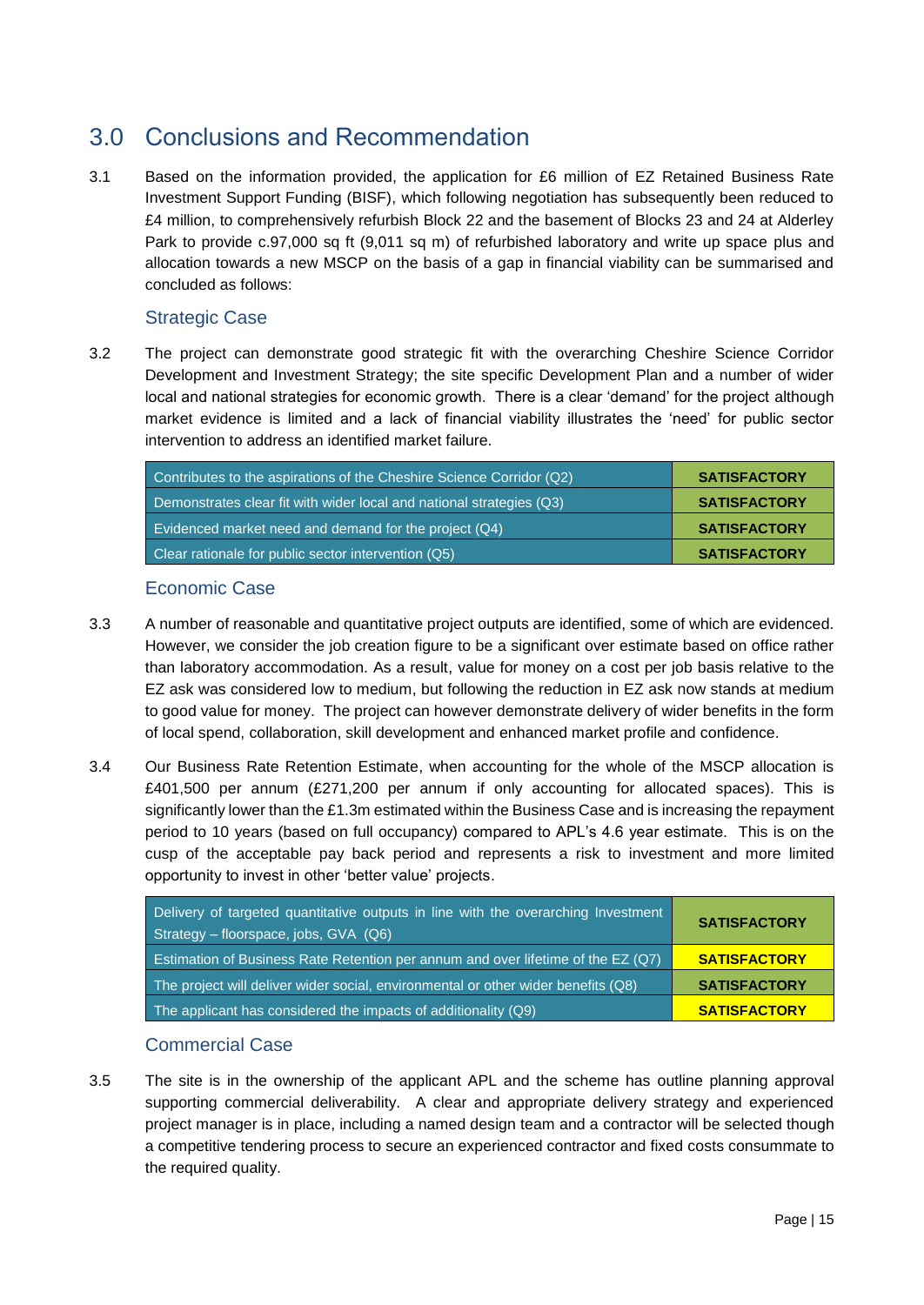3.6 An independent State Aid legal opinion has been provided but could indicate that the project exceeds the €20m investment cap established under Article 26 of GBER if both Blocks can not be demonstrated to be considered as individual projects. Further consideration as to how the EZ ask and rate retention payback ratios are split between the projects will likely be required. Confirmation of compliance with public procurement requirements will be required to support funding.

| Clear delivery strategy in place and key stakeholders identified (Q10)                | <b>SATISFACTORY</b> |
|---------------------------------------------------------------------------------------|---------------------|
| Experience of Delivery (Q11)                                                          | <b>SATISFACTORY</b> |
| Any procurement of external partners can be demonstrated to comply with public        | <b>SATISFACTORY</b> |
| procurement requirements (Q12)                                                        |                     |
| The project complies with necessary regulations with regard to State Aid; Legals; and | <b>SATISFACTORY</b> |
| Planning (Q13)                                                                        |                     |

### Financial Case

3.7 The original scale of EZ funding requested (£6 million) is evidenced through a development appraisal identifying a gap in viability, although this is based on APLs IRR hurdle rate rather than a usual 'developer profit'. Following negotiation, the EZ ask has subsequently been reduced to £4 million in order to achieve an acceptable rate retention payback period to the EZ. This will clearly negatively impact upon APL's IRR, but alongside the evidence provided now indicates that the gap and EZ request now appears to represent the minimum cost to the LEP. Bruntwood is considered to have the financial stability to meet financial liabilities including cost over-runs but evidence will be required as a condition of funding.

| Anticipated costs and values are identified and evidenced (Q14)                           | <b>SATISFACTORY</b> |
|-------------------------------------------------------------------------------------------|---------------------|
| Funding requirement is demonstrated to be at minimum cost to the Enterprise Zone<br>(Q15) | <b>SATISFACTORY</b> |
| Alternative funding sources have been considered and reasonable discounted (Q16)          | <b>SATISFACTORY</b> |
| Confirmation of sufficient capability to meet financial liabilities of EZ support (Q17)   | <b>SATISFACTORY</b> |

### Management Case

3.8 Bruntwood SciTech (the controlling entity of APL) is an established property developer and manager with extensive experience of refurbishment projects of a similar scale and value proposed, including early and on going projects at Alderley Park. A number of external professionals make up the delivery team. Although the building contractor is yet to be confirmed, they will be selected through a competitive tendering process. A sensible risk register is set out but lacks mitigation. In this sense, the management case is considered to be largely met.

| Identification of deliverable project programme and key milestones (Q18)                 | <b>SATISFACTORY</b> |
|------------------------------------------------------------------------------------------|---------------------|
| Consideration of top five risks and sensible approach to mitigation (Q19)                | <b>SATISFACTORY</b> |
| Confirmation that the project is deliverable with regard to identified constraints (Q20) | <b>SATISFACTORY</b> |
| Declaration (Q21)                                                                        | <b>SATISFACTORY</b> |

## Recommendation

3.9 The project can make a strong case to supporting the aspirations of the EZ in terms of delivering new employment floorspace, attracting science sector businesses and creating high value jobs in target sectors. However, completion in 2022 will miss the 5 year Business Rate Discount incentive; the high cost of the MSCP relative to job creation limits value for money on this measure; and the pace of rate repayment is limited by the existing baseline on Block 23/24.